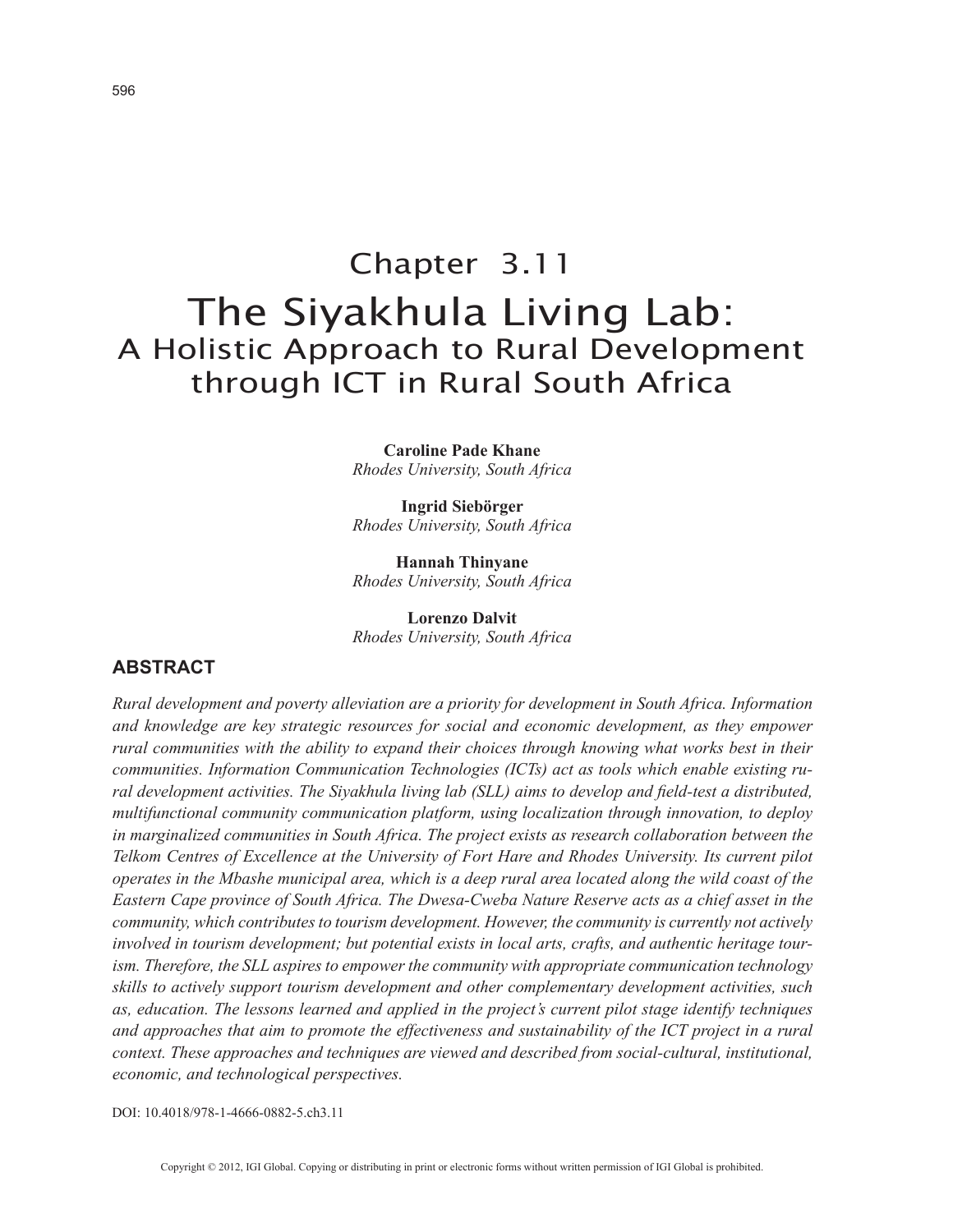## **INTRODUCTION**

Upliftment of rural areas and poverty alleviation are a priority for development in South Africa. Information and knowledge are key strategic resources for social and economic development. Rural communities in South Africa can be empowered by participating in the knowledge society through the use of Information Communication Technologies (ICTs). ICTs act as tools to support existing efforts towards rural development and to enable innovative approaches. In this chapter we describe a holistic ICT-for-development project, which involves developing and field-testing a distributed, multifunctional community communication platform. Such a platform is specifically designed for marginalised communities in South Africa and its distinctive feature is localization through innovation.

A pilot of the project (known as the Siyakhula Living Lab or SSL) is currently running in the Mbashe municipality, a deep rural area located along the wild coast of the Eastern Cape province of South Africa. Like many African rural areas, the Mbashe municipality is characterised by endemic poverty and a lack of infrastructure and services. The Dwesa Nature Reserve (which is adjacent to the five villages in which this project is being piloted) attracts seasonal tourism, although this does not benefit the community directly. The area is also characterised by a rich cultural life and by the production of local music, arts, and crafts. Supporting ecological, heritage and cultural tourism is an example of how the project described in this chapter seeks to empower the local community. The lessons learned and applied in the project's current pilot stage identify techniques and approaches that aim to promote the effectiveness and sustainability of ICT in a rural context. These approaches and techniques are viewed and described from a social-cultural (political), institutional, economic, and technological perspective.

The chapter is broken down into three broad areas. Firstly, the background to the study introduces the community into which the living lab was field-tested, introduces the concept of a living lab and specifically the SSL together with a description of the purpose of the project and the project's phases. Finally we discuss the theoretical paradigm of the living lab case study. The second part of the chapter describes the Siyakhula project within each of the four perspectives discussed earlier, namely, social-cultural (political), institutional, economic, and technological. The third and final part provides a discussion which relates the work that has been done in the project to the theoretical framework which underpins it and discusses the future directions of the Siyakhula living lab.

## **BACKGROUND**

ICTs can generally be defined as tools that aid in communication between people through electronic means of capturing, processing, storing, and communicating information (Gerster and Zimmermann, 2003; Heeks, 1999). The widespread enthusiasm associated with the use of ICTs in rural development has consequently brought about the misconception in development communities that ICTs are the panacea for all rural development challenges (McNamara, 2003; UN ICT Task Force, 2003). In this sense, the focus has been on increasing the amount of ICTs (specifically infrastructure) in rural areas, without really considering the needs of rural communities, and their capabilities to harness and sustain these technologies. In addressing this misconception, it is important to understand that ICTs are *tools* in rural development, and not necessarily the only solution to combating the challenges of poverty (Gerster & Zimmermann, 2003; Mansell & Wehn, 1998; McNamara, 2003). They are meant to complement ongoing development projects and investments; hence ICTs do not *create* change, but instead *enable* change. The key to understanding the potential of ICTs is to begin an analysis, not considering the absence or presence of ICTs in rural areas, but instead iden